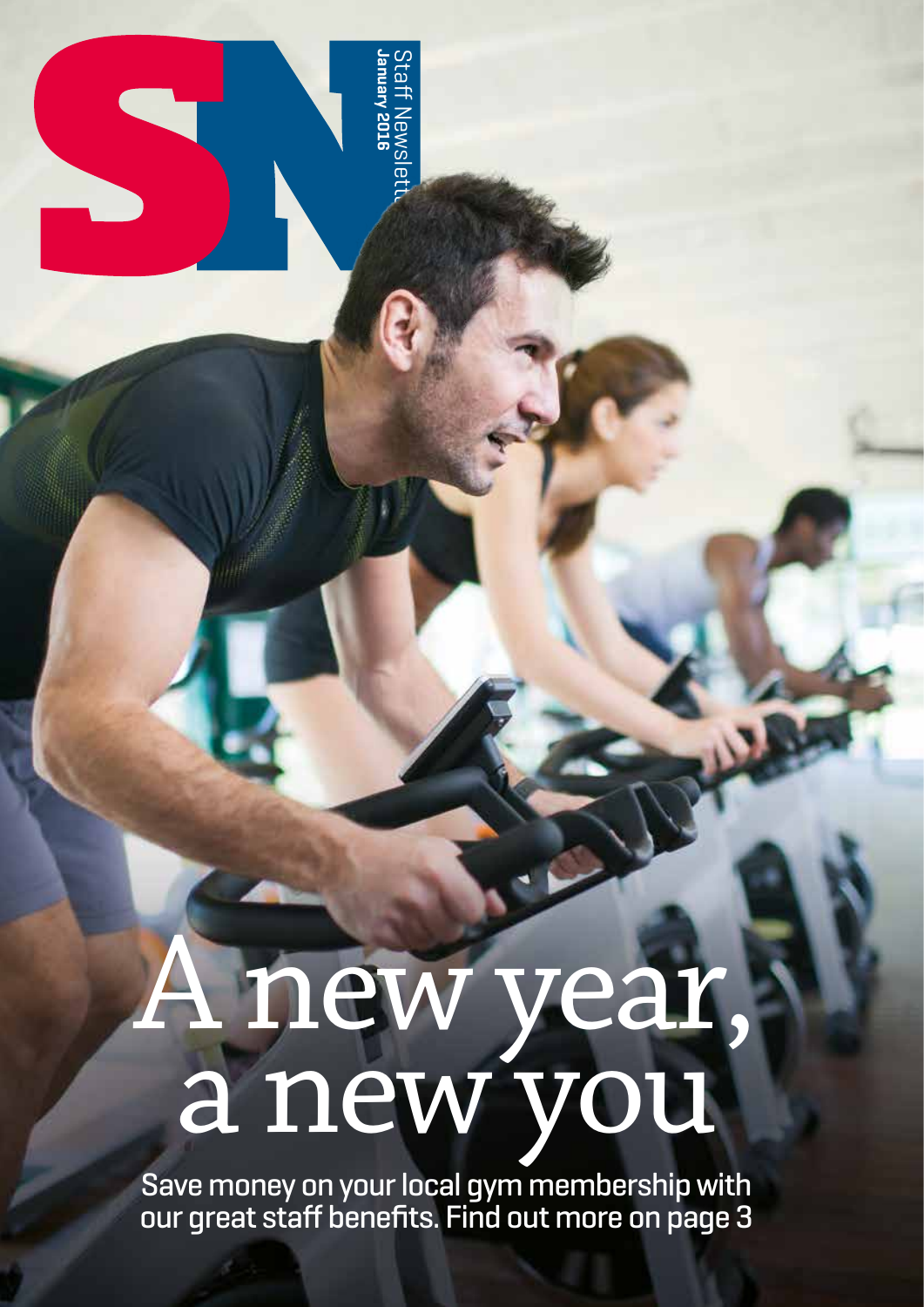# **Don't max out on credit cards – join the Credit Union!**

#### CREDIT UNION

### Hundreds sign up to the Credit Union

HUNDREDS of staff have signed up for the NHS Credit Union since the launch of a *Staff Newsletter* marketing campaign.

During the four-month drive to highlight the benefits of membership of the NHS Credit Union 351 of us have joined... 140 of you in October alone.

Credit Union chief executive Robert Kelly described the response as "a fantastic success".

Hundreds of the new Glasgow and Clyde members took advantage of the special

### The NHS Credit Union be sold of our fin

pre-Christmas £500 Budget Loan facility.

There are now 7,000 NHSGGC staff members in the Credit Union and during 2016, it is forecast that numbers will grow to more than 8,000 as the Credit Union expands its services and becomes more attractive to savers and those who want to bank ethically and borrow responsibly.

#### New members signing up to the NHS Credit Union in Greater Glasgow and Clyde **TOTAL AUGUST TO NOVEMBER – 351**



The Glasgow and Clyde surge has been matched with huge increases in membership across Scotland – in particular Ayrshire and Arran (A&A) and in Lanarkshire.

When A&A Health Board's communications team launched its own marketing drive, it resulted in 340 new memberships – up from 712 to 1,052, which represents a total workforce rise from 8 per cent to more than 12 per cent.

In Lanarkshire, the rise was even more impressive with a leap from 15 per cent of staff being members up to well over 20 per cent of the total 10,400 workforce.

The Credit Union now has more than 13,000 members and is one of the fastest-growing Credit Unions in the UK.

**>>** For more information about the NHS Credit Union, visit: www.nhscreditunion.com, email: admin@nhscreditunion.com or tel: 0141 445 0022

### Credit where it's due

Nearly 1,000 health service staff have given their family finances a £1 million Christmas treat – thanks to the NHS Credit Union.

Figures just released reveal that loans in November smashed through the million pound barrier for the first time in the organisation's 17-year history.

The month saw 924 loans issued to Credit Union members, with a total value of £1,005,261.58. That figure represented an increase of more than £250,000 on the previous monthly record, which was achieved in July 2015, when loans broke through the £750,000 mark for the first time.

Credit Union chief executive Robert Kelly described the loan record as "another sign of our fantastic progress as a business".

He added: "It's very encouraging to know that more and more health staff are trusting us to provide them with financial services.

"The last financial year has been the most successful in our history, and I look forward to that growth continuing in the years to come.

"The range of services we offer will be transformed over the next 12 months as we introduce a new banking platform for our membership.

"Apart from the continued improvement in our products, the other key ingredient of our success has been our staff. They have worked incredibly hard over the last year to make sure our members are provided with a service that few other organisations can match."

### **FACT FILE**

The NHS Credit Union was founded in November 1998 in the nurses' quarters of Glasgow's Southern General Hospital. Now based in Dava Street, Govan, it offers financial services to more than 13,000 NHS staff and their families across Scotland and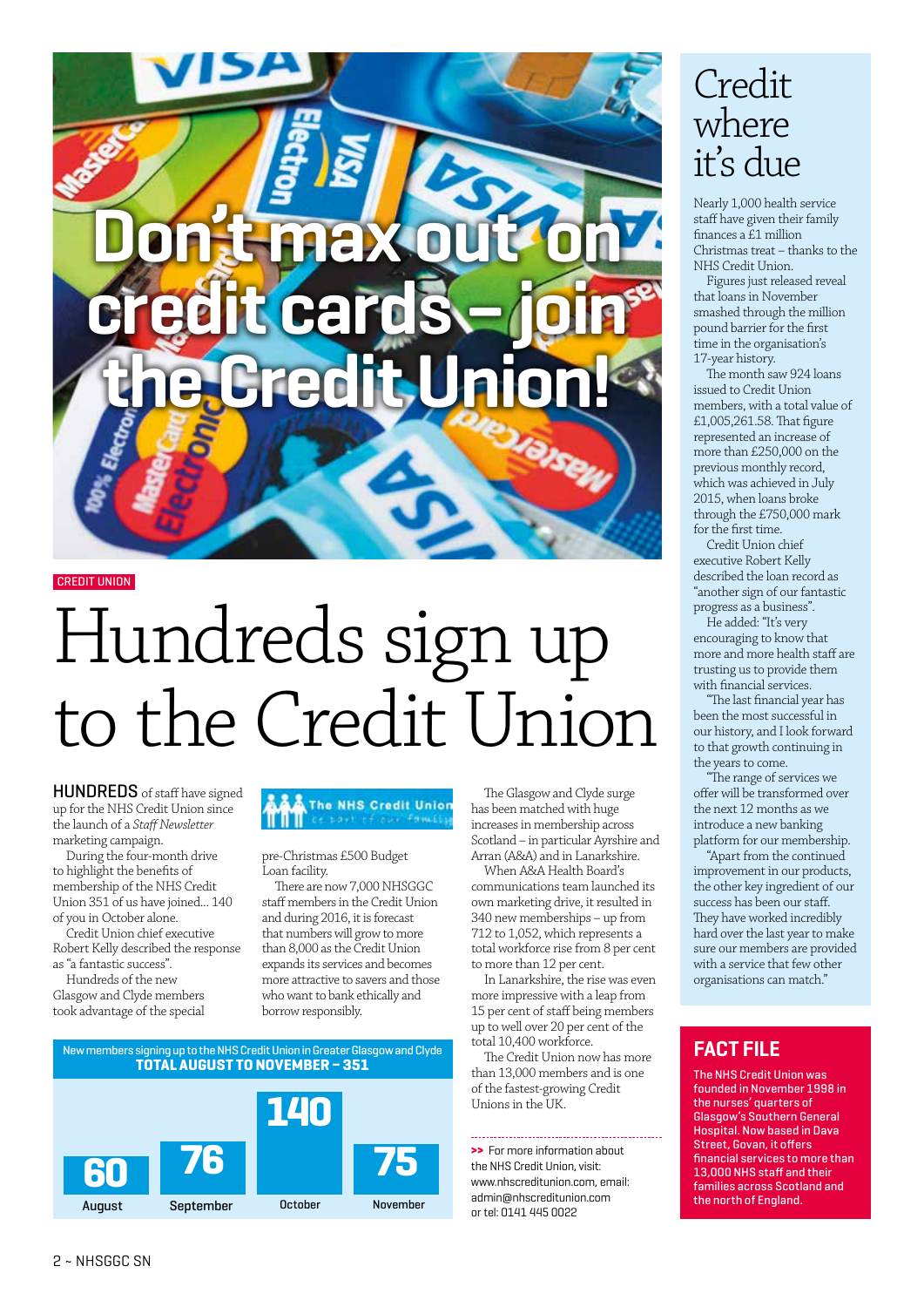#### STAFF DISCOUNT

### Staff benefit gym offer will help you get 2016 off and running!

WHAT more could anybody want after all the excesses of the festive season than a discounted offer to your local council leisure facilities?

For several years, NHSGGC has had a highly successful partnership affording staff great discounts to join the Glasgow Club.

But now, for the first time, we are able to unveil a tremendous staff benefit to join your local council leisure clubs right across Greater Glasgow and Clyde and even in neighbouring Lanarkshire in 2016. It's a brilliant scheme with a simple to join and pay for system.

All the details are available on our website featuring local rates and facilities.

Here's the deal: NHSGGC pay your annual membership directly to the local council area you wish to subscribe to. You will get a 12-month subscription with very attractive discounts.

You will sign a salary mandate and the payments will be spread over a 12-month period, making it discounted and interest free!

Here is a list of the local authorities who have signed up with us to offer the discounted rates:

- East Dunbartonshire
- East Renfrewshire
- Glasgow City
- Inverclyde
- North Lanarkshire



- Renfrewshire
- South Lanarkshire
- West Dunbartonshire

Please note if you are already a participant in the Corporate Membership of the Glasgow Club, you are unable to transfer the membership to another local authority.

**>>** For further information and prices on all the local authority discounts, visit: www.nhsggc.org.uk/working-with-us/staffcommunications/staff-benefits-services-travel/ glasgow-club/ or email: Gym.applications@ggc. scot.nhs.uk

#### STOP SMOKING SUPPORT

## Quit smoking solutions

IT'S January and the time for resolutions, and, thanks to our Smokefree team, staff have the opportunity to become healthier and wealthier.

With their support, anyone who quits smoking for just 28 days will be around £250 better off (based on a 20-a-day smoker at current average cigarette costs).

And if you stop for 28 days, you might find that you can keep it going, and realise even more benefits.

Your Smokefree advisor will design your unique stop smoking plan with you. This plan will include friendly support from highly skilled advisors at a time and place that suits you.

This also includes free nicotine replacement therapy or Champix. If you plan to use an e-cigarette to stop smoking, they can chat to you about that too, but can't provide this particular aid.

For a better idea of the help available, go along

### smokefree **SERVICES**

to one of our staff drop-in clinics and speak to one of our expert advisors.

Drop-ins are held on the following days and times:

- Tuesday, 11am-1pm, Support and Information Service, Main Atrium, Queen Elizabeth University Hospital
- Tuesday, 10am-11am, Level E, Boardroom, Inverclyde Royal Hospital.

If you work on another site or can't make these times, call 0141 232 0729 and we'll arrange to see you where and when it suits you.

You can also call the Smokeline on 0800 84 84 84 for information and support.

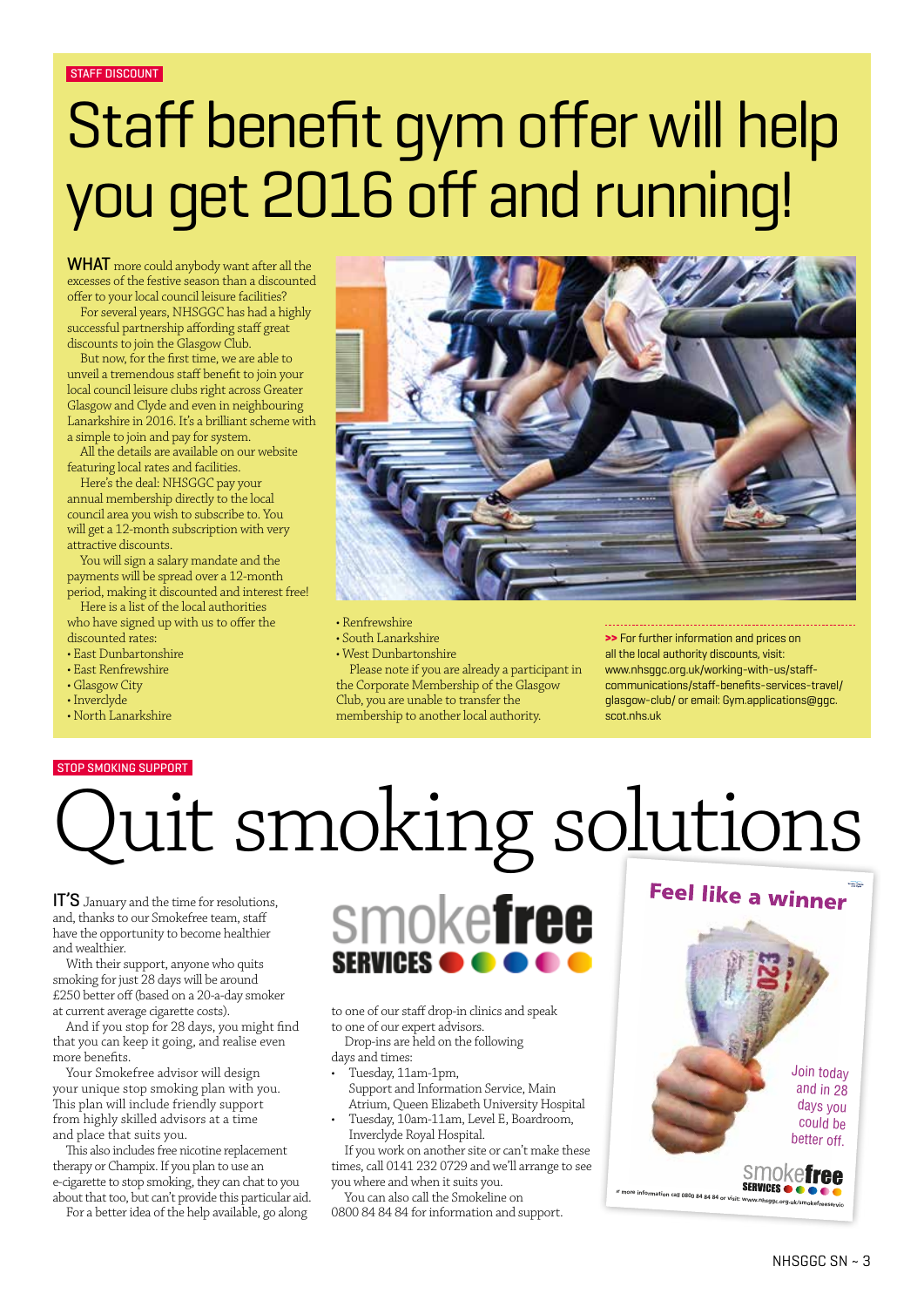

PATIENT SUPPORT

# New look for service

A SERVICE that has been used by many patients and staff has a new name and look, but the excellent quality advice and information expected from the former Patient and Information Centres, or PiCs, remains the same.

Now rebranded as the Support and Information Service (SIS), it continues to offer wide-ranging support and help to everyone who comes into our hospitals.

Two branches already existed in the New Victoria and Stobhill Hospitals and a third has now been officially opened at the Queen Elizabeth University Hospital (QEUH).

Jane Collin, health improvement lead equalities, who manages SIS, said: "We have been known as Patient Information Centres for six years, but we are really here for everyone – patients, carers, families and staff.

"Having spoken to people in the hospitals who use the service, the most common word used in connection with it was 'support', so we decided to carry out a rebranding to reflect what we actually do. "We are still going to be offering the same service. Most people drop in or are signposted by staff. But here at the QEUH, because it is such a big site with so many wards, we are hoping to have staff go to the wards and have resources on Trakcare for referrals.

"We are also looking into getting tablet devices at the QEUH for families and patients in wards to use to get other information."

Between 2012 and last year, there were 52,198 contacts at the New Stobhill and Victoria Hospitals, and at the Family Support at the former Royal Hospital for Sick Children, which has now transferred to the Royal Hospital for Children.

Queries and discussions are wide ranging and include where to go for smoking cessation services, healthy eating, money, literacy and carers support.

Brenda Shearer, a stroke clinical nurse

specialist at Stobhill Hospital, regularly directs patients, families and staff to the service.

She said: "It provides a lot of information, for example, about Macmillan services, benefit checks, debt and financial advice and carer support health checks.

"In my unit, patients can worry about finances after they have a stroke, but SIS can tell them about what state benefits they may be entitled to – it's something less for them to worry about."

Jane added: "We complement the work of medical staff by working alongside them to help people manage their health and put them in touch with services that can help them." 

**>>** For more information about the service: email: SupportandInformation@ggc.scot.nhs.uk 

**>>** For Family Support in the children's hospital, email: Family.Information@ggc.scot.nhs.uk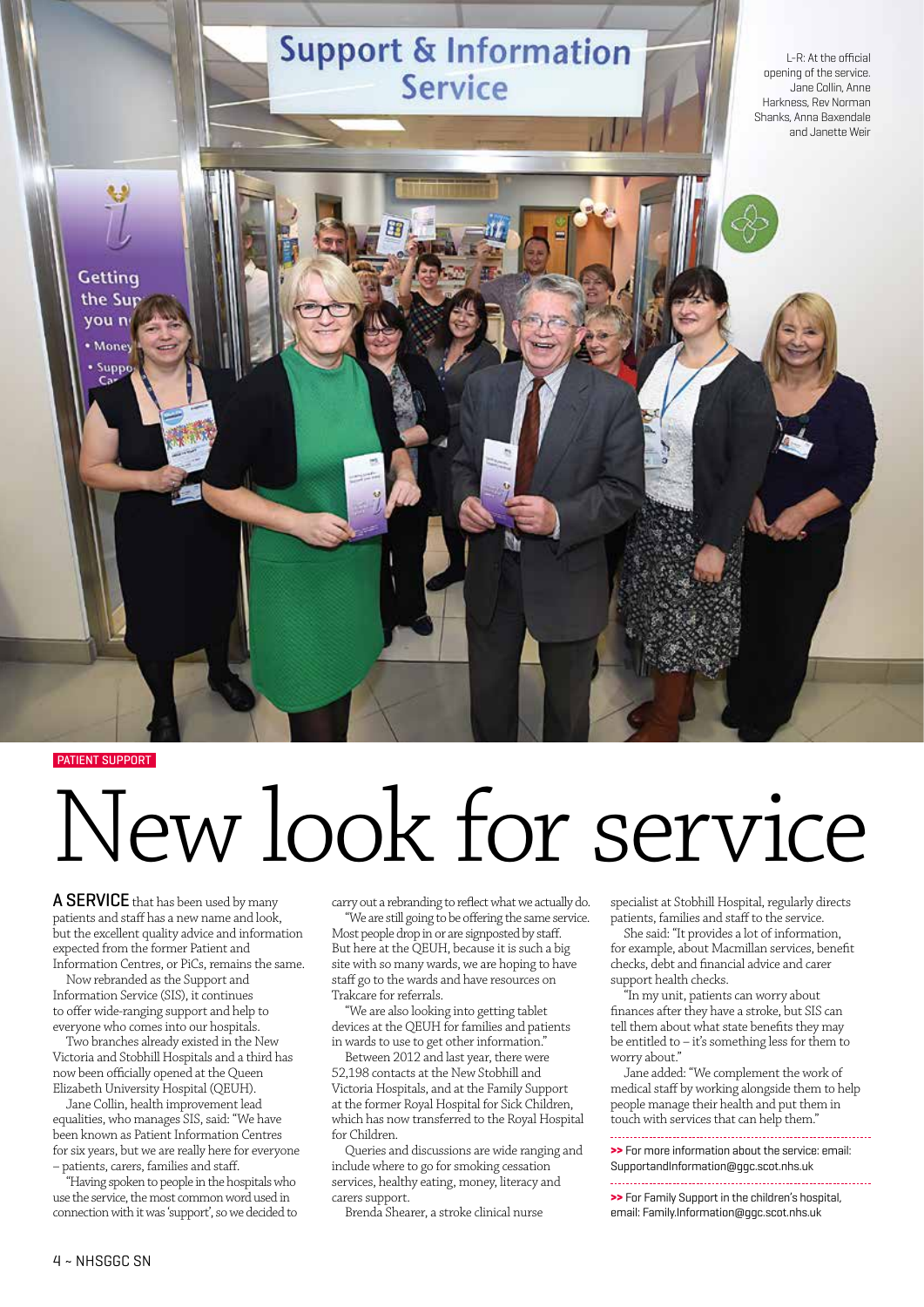### Meet our new director of research and development

PROFESSOR Julie Brittenden, our new director of research and development, has praised the "awesome" facilities at the Queen Elizabeth University Hospital (QEUH) and the opportunities available to her and her team in NHSGGC.

Julie joins us as NHSGGC research and development director and consultant vascular surgeon. She is also Professor in the University of Glasgow (College of Medical, Veterinary and Life Sciences).

The first woman to be admitted to the Royal College of Physicians and Surgeons as a specialist vascular surgery consultant in 2005, Julie's team's key role is to facilitate researchers to carry out and generate research.

Julie's post will also include holding clinics in the new outpatients' department at the West Glasgow Ambulatory Care Hospital, Yorkhill, and carrying out vascular surgery.

One of her first steps is organising drop-in sessions where researchers can come to talk to the team about their ideas and experiences.

Julie said: "We can always do better, and the satisfying part of my job is being involved with projects and supporting colleagues to see them through to fruition."

HEALTHIER Wealthier Children is an NHS-led child poverty initiative. In five years, it has resulted in more than £10 million going back into the pockets of local families with nearly 10,000 referrals to money advice services

The initiative has meant that

WELFARE SUPPORT

from NHSGGC staff.

One of the projects already under way is developing potential life-saving innovative technology in clinical trials involving stroke patients at the QEUH by Aurum Biosciences, of which we are a leading funding partner.

The trials will allow doctors to detect brain tissue at risk and reduce the impact of stroke on the patient by using an injectable oxygen carrier and combined MRI scanners will detect areas of the brain under risk.

Julie added: "We are the only health organisation in the UK looking at this technology and it is a great example of dedicated research activity.

"This is what attracted me to the post. There is a very strong research-orientated culture within NHSGGC.

"Staff are so enthusiastic about exploring means of improving patient care and carrying out patient studies involving new drugs and treatments.

"And at the QEUH, we have great facilities in a fantastic new building. "This is a dynamic and exciting time for the Board, with opportunities in research

many people are now receiving welfare benefits they were unaware they were entitled to. Debts have been written off and sanctions appealed successfully. Families have had access to grants and assistance with dealing with food

This advice and support has

and fuel poverty.

and development to get even better."

resulted in a major reduction in stress and avoidance of financial crisis for thousands of families.

Dr Noreen Shields, planning and development manager, said: "All our midwives and health visitors are now asking about money and debt worries routinely and referring to money advice services as part of day-to-day care. This reduces the stigma of poverty.

"In an environment where child poverty is rising in Scotland, this initiative makes a real difference to the physical and mental health of families by helping them avoid major financial crisis."

NHS child poverty initiative reaches £10 million barrier

Professor Julie Brittenden

NHSGGC SN ~ 5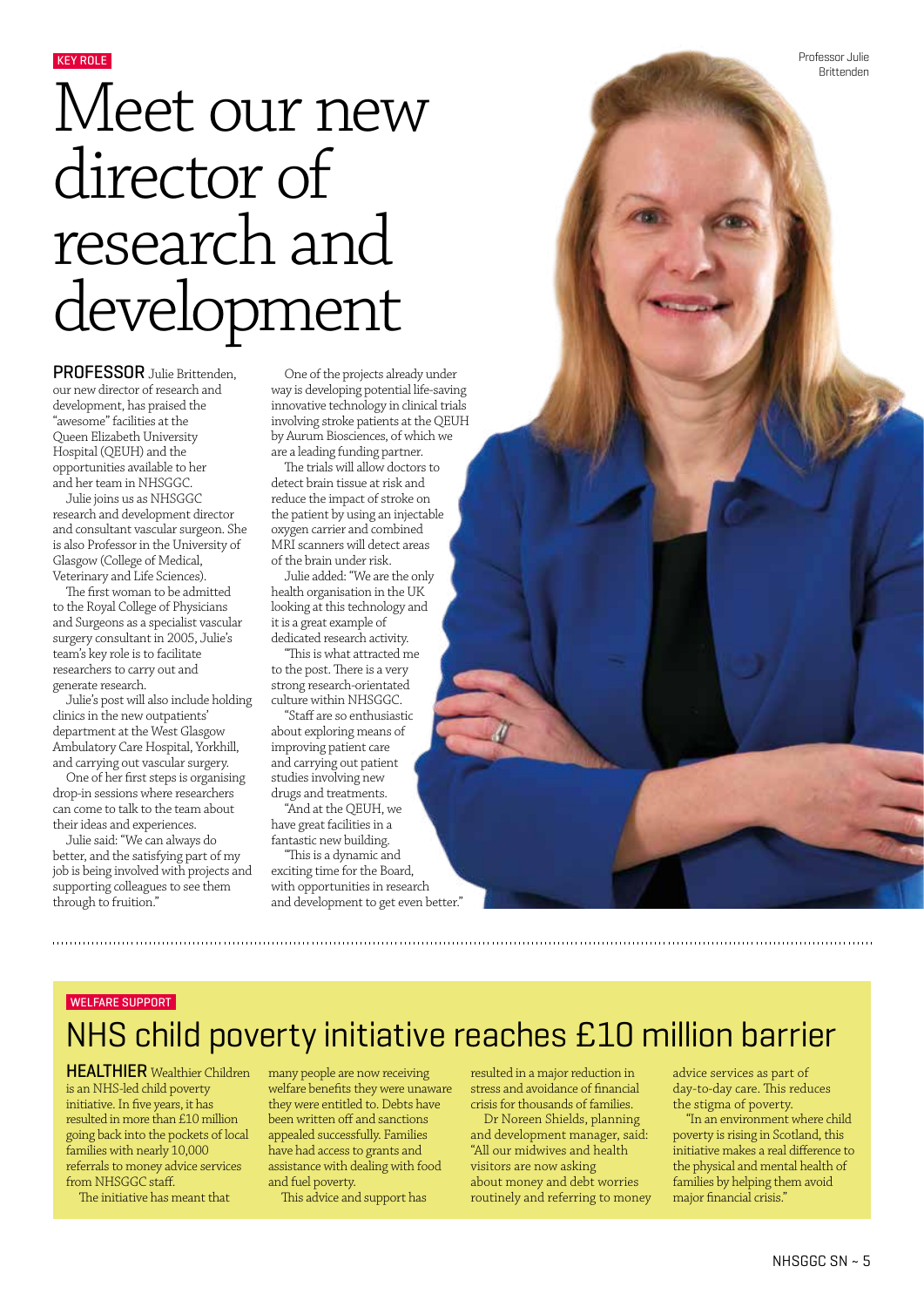### PATIENT CARE

### We're top in Scotland for treating people who are suitable for talking therapies

NHSGGC is leading the way in treating people with psychological therapies, also known as "talking" therapies.

The Scottish Government has set a Health Improvement Efficiency Access to Services and Treatment (HEAT) target of treating at least 90 per cent of people assessed as suitable for this therapy within 18 weeks.

Our latest figures show that 96.5 per cent of patients were treated within the time frame and we are only one of four Boards that is consistently meeting the target since it was introduced in December last year.

The others are NHS Highland, NHS Lanarkshire and NHS Tayside.

Fiona McNeill, general manager specialist mental health services, and board lead for the psychological therapies workstream, said: "More than 100 teams are involved with this work across a range of mental health, addictions, learning disabilities, acute health, Child and Adolescent Mental Health Service (CAMHS), forensic and specialist services.

"Our success is largely down to teams recognising the need to think differently about the systems and processes they have in place and embracing change and service redesign, with advice and support from the range of individuals involved in the Psychological Therapies Steering Group.

"Another critical success factor has been the focus on turning data into meaningful information that staff and managers can use to make service improvements.

"I am sure that the focus on improving services will continue until there is no one waiting for more than 18 weeks."





PATIENT SERVICES

### Adult patients can now go to the MediCinema

**ADULT** patients in long-term wards at the Queen Elizabeth University Hospital are now enjoying the latest blockbusters at their local on-site "cinema".

The MediCinema, built into the neighbouring Royal Hospital for Children, has thrown open its doors to patients in adult services and some have already seen the latest Bond thriller *Spectre*.

Sheila Hay Pacifico, MediCinema manager, explained: "So far, the patients and their families have loved it. I've even had two patients who were moved to tears at being able to 'do normal things again'.

"We try to get our films within the first few weeks of them coming out so that our patients don't have to miss out while they are in hospital.

"The move to the new hospital gave us the perfect opportunity to open the doors to adults.

"Having had patients in long-term care and experiencing how difficult it is for them and their family during that time, and understanding the benefits of MediCinema, I couldn't wait to roll out the service and give other patients the chance to have some quality time together watching the latest films in our state of the art cinema."

Patients are alerted about films by MediCinema nurses doing a ward round in the afternoon of the screening.

Together with ward staff, they discuss which patients can come depending on their circumstances and this is decided on a case-by-case basis.

A ticket is then issued and patients will later be collected by volunteers and staff who accompany them to and from the MediCinema, including being taken in beds and wheelchairs.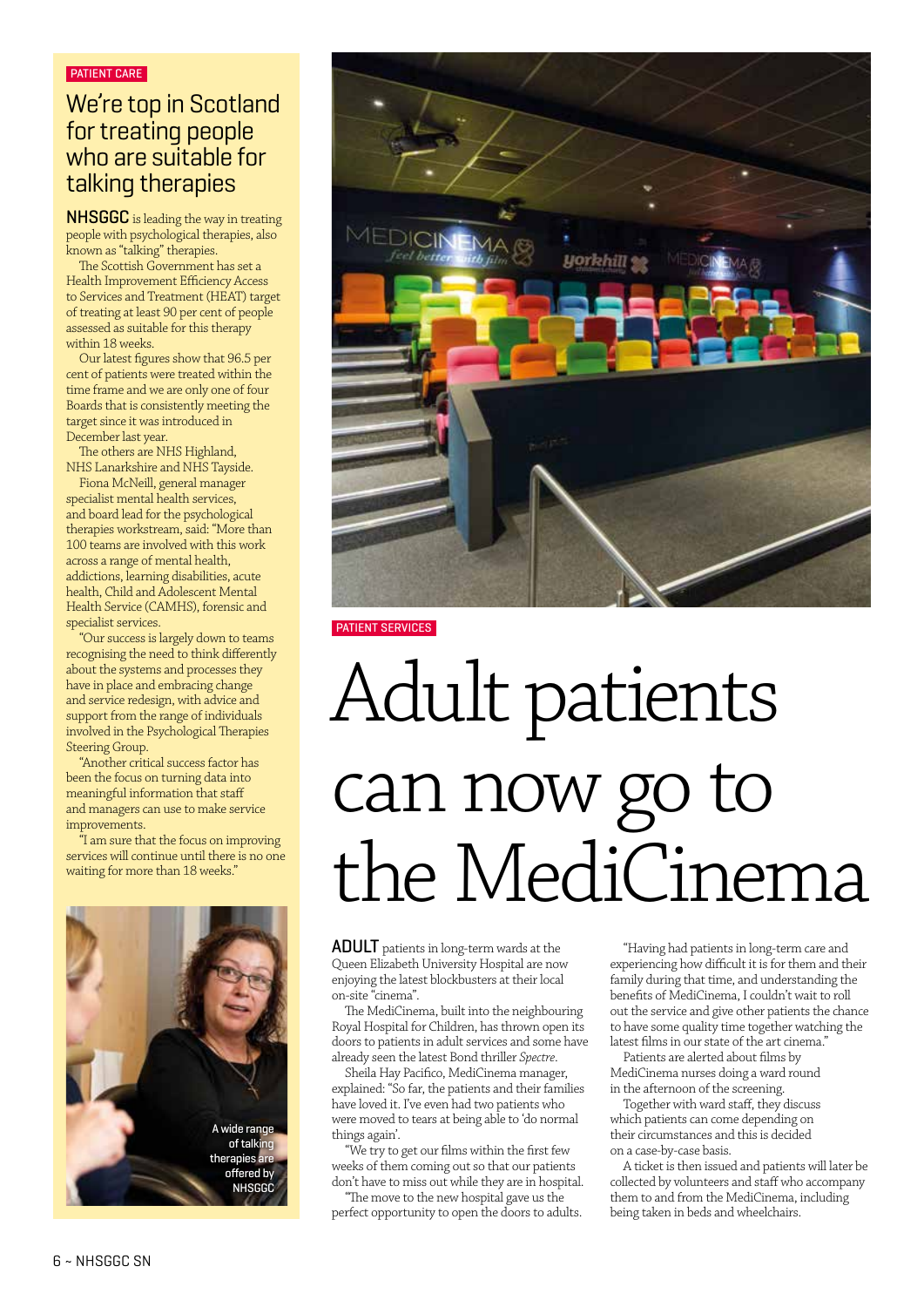# LICHT  $\mathbf{Z}$ rolling out

THE roll-out of our new team-based staff engagement tool, iMatter, has begun in NHSGGC.

iMatter is a short staff experience questionnaire that is designed to measure the level of staff engagement with the teams they work in.

Health Information and Technology was the first directorate to test drive the initiative and the response and feedback from staff and managers has been excellent.

Now iMatter is rolling out in stages and by 2017, all areas will have participated. Diagnostics and Regional are the latest teams to join the roll out.

iMatters produces team level reports that allow key issues for staff teams to be identified and, more importantly, improved and actioned. Team Reports are shared with teams and action plans agreed going forward.

Questionnaires are available online and there are also paper copies. Online questionnaires are sent to staff as unique, confidential individual emails. Paper versions are printed and given to staff, who can then return the questionnaire to an external iMatter contractor in postagepaid envelopes.

Anonymity and confidentiality are guaranteed and to protect individual responses, in teams with fewer than five members, there has to be a 100 per cent response rate to be able to generate a team report. Alternatively, teams of fewer than five members can merge with another on the same level.

Human Resources and Organisational Development provides support to areas to help them with the roll-out, and the implementation of the seven-step process. This includes line manager awareness sessions and team briefings, as well as help with team action planning if that's required.

Anne MacPherson, director of human resources and organisational development said: "Our Board is committed to the roll-out of iMatter. The results so far have been very helpful to local teams and response rates have averaged an excellent 73 per cent.

"This approach enables you to tell us what matters to you and more importantly, to identify meaningful areas for improvement.

"This is a team approach to more effective engagement and involvement of staff which also supports Facing the Future Together (FTFT) and 'Everyone Matters', the national strategy for staff engagement.'

### WINTER HEALTH

**2020 WORKFORCTER** 

### Flu vaccinations are still available

As *SN* went to press, 25 per cent of staff have been vaccinated against the flu.

nealthie<br><sup>:Cotland</sup>

Continuous Improverience<br><sup>Vhat is ver</sup> Improvement Model Staff <sub>Experience</sub><br>'s Impre

latter

A tool designed with staff in NHSScotland<br>individuals, teams and Health NSScotland to help<br>ind improve staff exports the boatds upde individuals, teams and Health In NHSScotland to help<br>and improve staff experience, and Health Boards understand

 **'Better Staff Experience Supports Better Patient Experience'** 

**What is iMatton** 

There are still opportunities for staff to take advantage of this free vaccination to protect themselves, their patients and families, either via peer immunisation or by appointment with occupational health.

Information available to date from the

flu strain circulating this year suggests that unlike last year there is a good match between the vaccine and the circulating strain which is expected to make it more effective than last year.

If you want to join the 9,892 colleagues who are already protected, email: peerimmunisationbooking@ggc.scot.nhs.uk



**>>** For information on peer immunisation and for occupational health vaccination appointments, tel: 0141 201 5674.